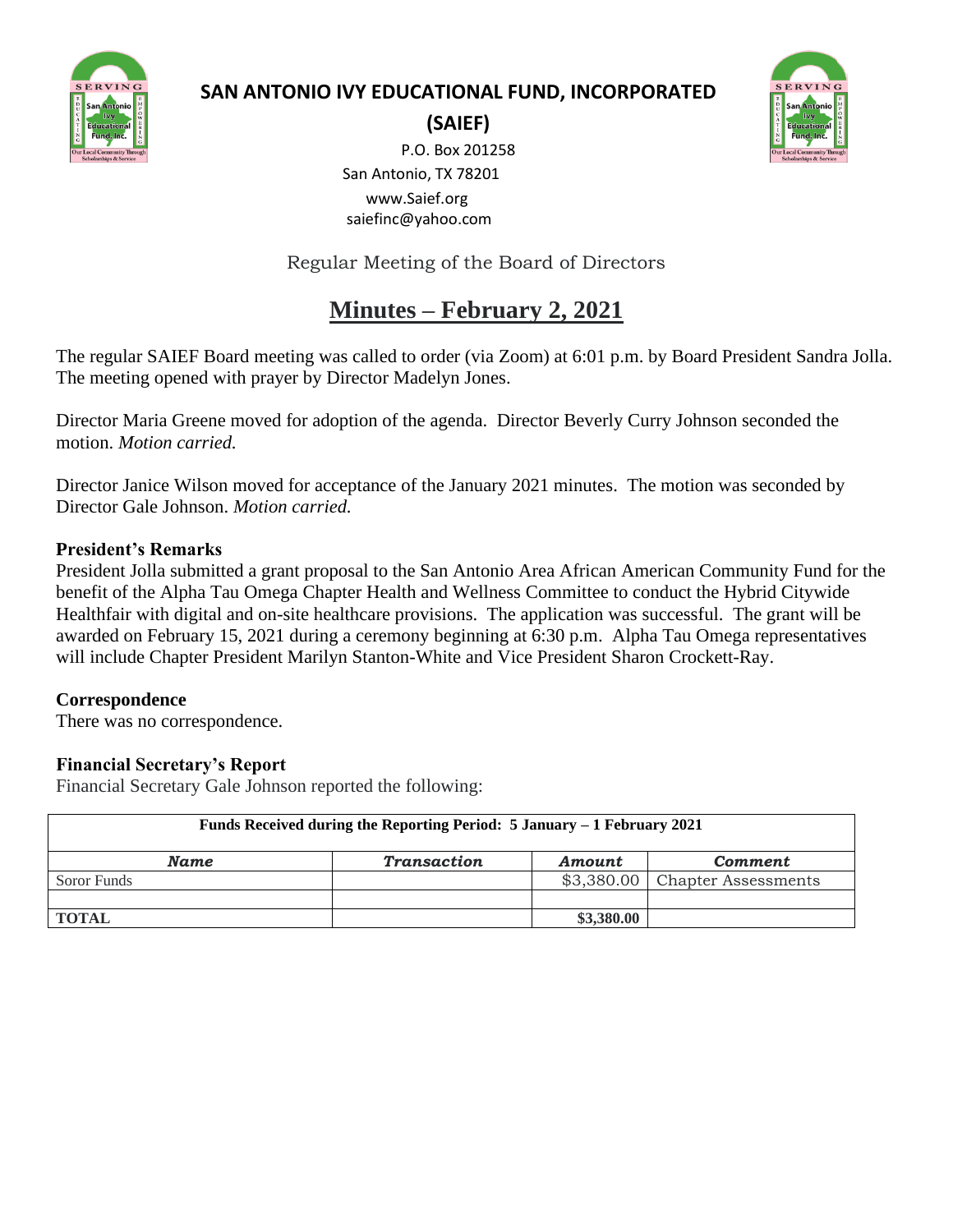#### **Treasurer's Report**

Treasurer Madelyn Jones presented the following report for the period January 1, 2021 through January 31, 2021:

| Account<br>Type                                                  | Beginning<br><b>Balance</b> | Revenue    | <b>Expenses</b> | Ending<br><b>Balance</b> | Pending<br><b>Deposits</b> | Outstanding<br><b>Checks</b> | <b>Balance after</b><br>Pending<br><b>Transactions</b> |
|------------------------------------------------------------------|-----------------------------|------------|-----------------|--------------------------|----------------------------|------------------------------|--------------------------------------------------------|
| Operating<br><b>Account</b><br>(#5802)                           | \$61,587.06                 | \$65.00    | \$451.81        | \$61,200.25              | \$0.00                     | \$65.00                      | \$61,135.25                                            |
| <b>Special</b><br>Account<br>(#5810)                             | \$16,217.15                 |            |                 | \$16,217.15              | \$0.00                     | \$0.00                       | \$16,217.15                                            |
| Diamond<br>Checking<br>Account<br>(42487)                        | \$14,540.24                 | \$100.00   |                 | \$14,640.24              | \$0.00                     | \$0.00                       | \$14,640.24                                            |
| <b>ATO</b><br><b>Programs-</b><br>Checking<br>Account<br>(#3920) | \$17,887.40                 | \$3,285.00 | \$4,100.00      | \$17,072.40              | \$0.00                     | \$1,500.00                   | \$15,572.40                                            |
| <b>TOTAL -</b><br>All Accounts                                   | \$110,231.85                | \$3,450.00 | \$4,551.81      | \$109,130.04             | 00.00                      | \$1,565.00                   | \$107,565.04                                           |

# **OLD BUSINESS**

#### **Fundraising Committee**

Fundraising Committee Chair Janice Wilson provided a spreadsheet containing pictures of sample pink chapter shirts and ordering data for 6 vendors. After discussion, Director Greene moved that the pink shirt by Vendor Anthony Michaels Custom Tee be selected. Director Crockett-Ray seconded the motion. *Motion carried.* Director Jones moved that the selling price be set at \$60 per shirt. Director Wilson seconded the motion. *Motion carried. (Note: Because this was a virtual meeting, President Jolla requested that each voter display a raised hand and each name was called for both of the afore-going motions.)*

During discussion, Director Jessica Hannah suggested establishing a list of "talking points" during promotional activities for pink shirt orders. President Jolla volunteered to collaborate with Director Wilson in designing a promotional flyer. Director Linda Lewis was asked to design the script for the Chapter name on the shirt. Chapter President Marilyn Stanton-White volunteered to appear in a video clip with music to build up enthusiasm. The secretary recorded the following "talking points":

- The vendor is an official sorority vendor
- The vendor provides an opportunity to support a black business
- Possible opportunities to enhance the chapter's image include wearing the shirt for: Regional Conference (April), Fashionetta Kick-off (June), Boule (July), Chapter photo
- Project rationale: During this period of chapter budget cuts, the fundraiser supports SAIEF's ability to respond to community needs

Director Wilson moved that March 31<sup>st</sup> be published as the deadline for shirt orders. Director Regina Horne-Espree seconded the motion. *Motion carried.* During negotiations, it will be determined whether a sample shirt can be provided for display to increase motivation. Since the minimum order is 150 shirts (current purchase price-- \$42.00 per shirt), by consensus the body agreed that the order would be placed on or before April 15<sup>th</sup> in order to meet the minimum order requirement. President Jolla commended Director Wilson for her diligence in researching this project and asked her to attend the February 4th Chapter Executive Committee Meeting in order to present the project.